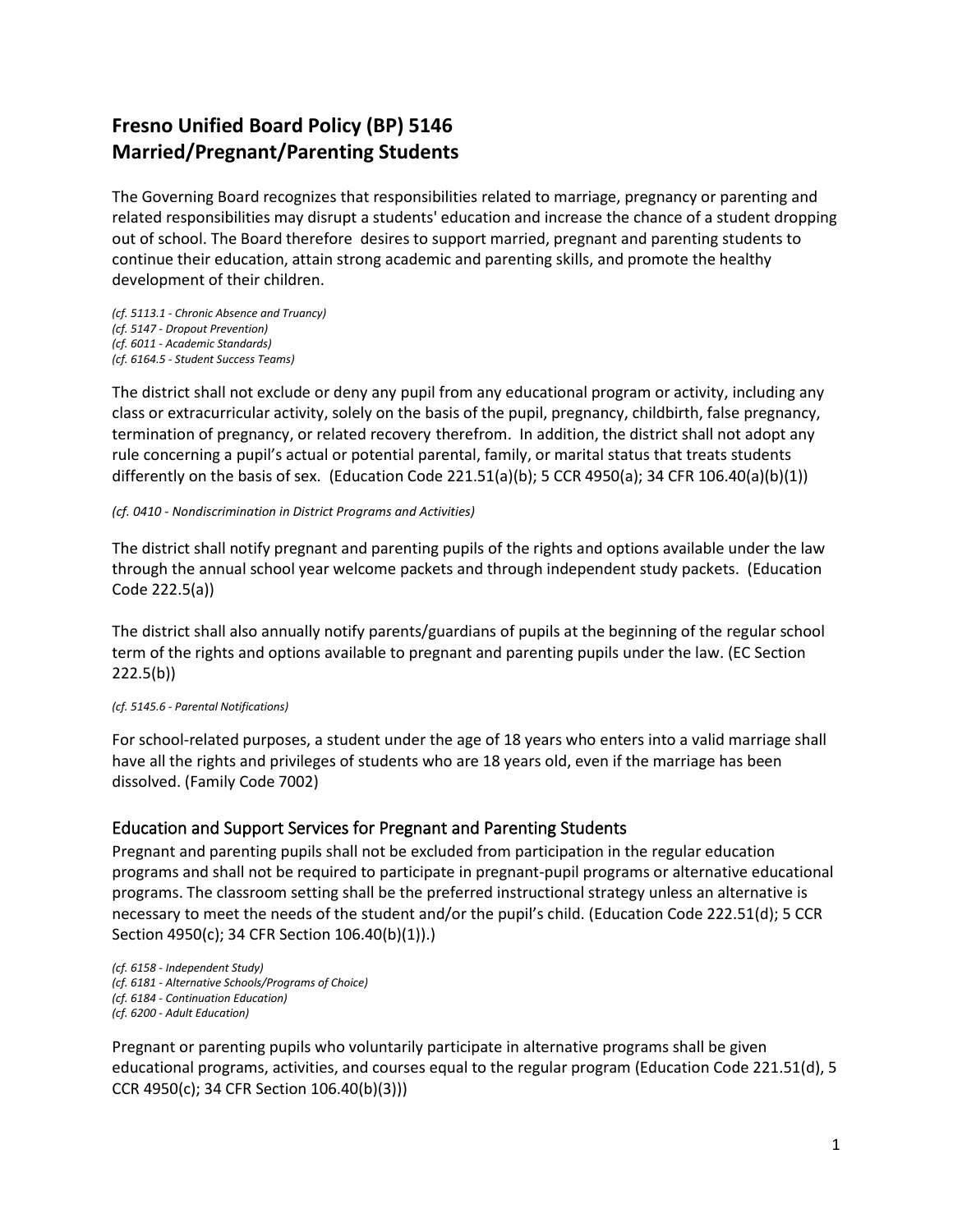The district treats pregnancy, childbirth, false pregnancy, termination of pregnancy, and recovery therefrom in the same manner and under the same policies as any other temporary disability. (EC Section 221.51(e); 5 CCR Section 4950(d); 34 CFR Section 106.40(b)(4)).

*(cf. 6142.7 - Physical Education and Activity) (cf. 6145 - Extracurricular and Cocurricular Activities) (cf. 6183 - Home and Hospital Instruction)*

The district shall not make pre-admission inquiry as to the marital status of an applicant for admission, including whether such applicant is "Miss" or "Mrs." The district may make pre-admission inquiry as to the sex of an applicant for admission, but only if such inquiry is made equally of such applicants of both sexes and if the results of such inquiry are not used in connection with discrimination prohibited by Title IX. (34 CFR Section 106.21(c)(4))

To the extent feasible, the district shall provide educational and related support services, either directly or in collaboration with community agencies and organizations, to meet the needs of pregnant and parenting students and their children. Such services may include, but are not limited to:

1. Child care and development services for the children of parenting students on or near school site(s) during the school day and during school-sponsored activities

*(cf. 5148 - Child Care and Development)*

- 2. Parenting education and life skills instruction
- 3. Special school nutrition supplements for pregnant and lactating students pursuant to Education Code 49553, 42 USC 1786, and 7 CFR 246.1-246.28

*(cf. 3550 - Food Service/Child Nutrition Program) (cf. 5030 - Student Wellness)*

4. Health care services, including prenatal care

*(cf. 5141.6 - School Health Services)*

5. Tobacco, alcohol, and/or drug prevention and intervention services

*(cf. 5131.6 - Alcohol and Other Drugs) (cf. 5131.62 - Tobacco)*

6. Academic and personal counseling

*(cf. 6164.2 - Guidance/Counseling Services)*

7. Supplemental instruction to assist students in achieving grade-level academic standards and progressing toward graduation

*(cf. 6179 - Supplemental Instruction)*

As appropriate, teachers, administrators, and/or other personnel who work with pregnant and parenting students shall receive related professional development.

*(cf. 4131 - Staff Development) (cf. 4231 - Staff Development) (cf. 4331 - Staff Development)*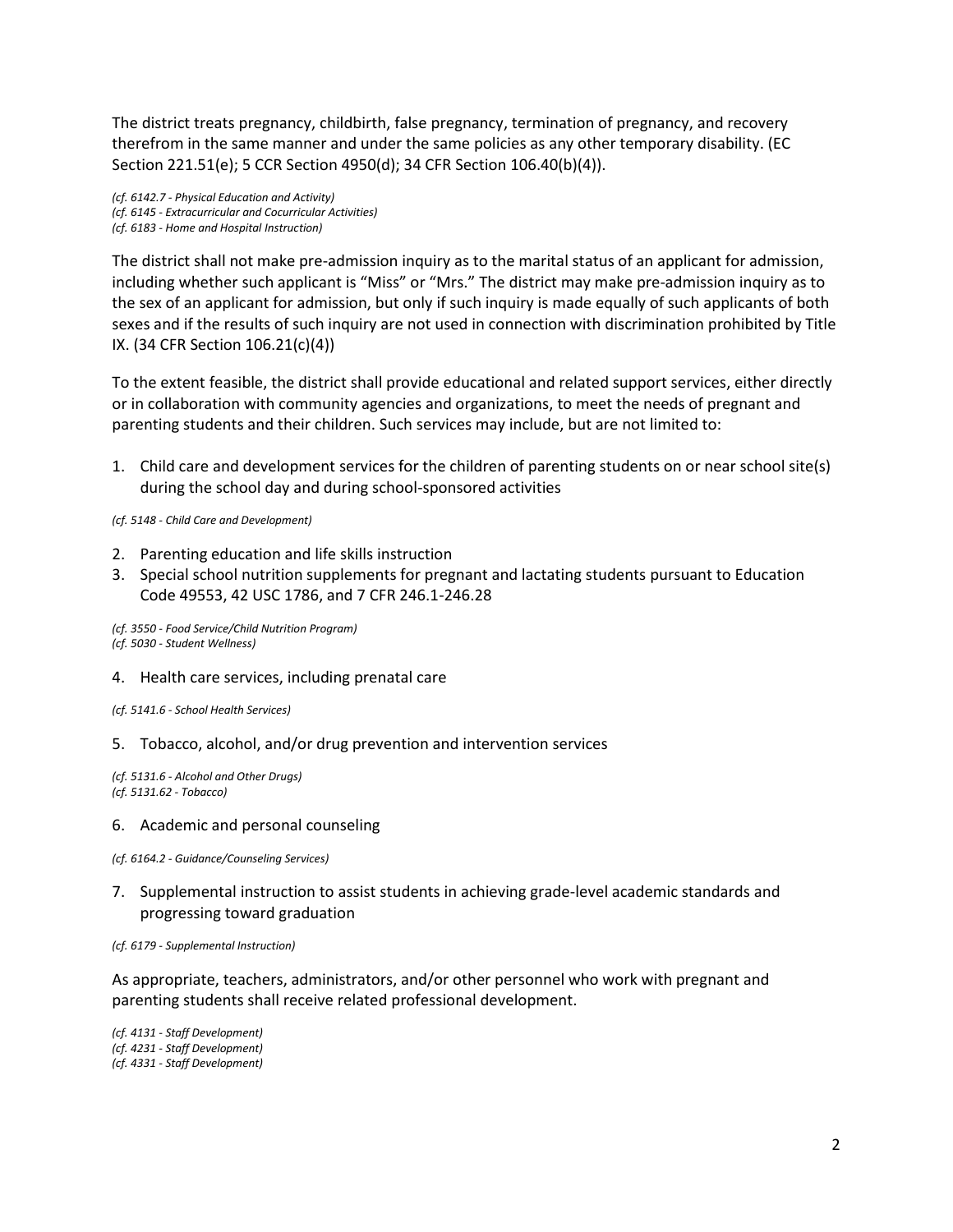# Absences

Pregnant or parenting students may be excused for absences for medical appointments and other purposes specified in BP/AR 5113 - Absences and Excuses.

A student shall be excused for absences to care for a sick child for whom the student is the custodial parent. A note from a physician shall not be required for such an absence. (Education Code 48205)

*(cf. 5113 - Absences and Excuses)*

## Parental Leave

A pregnant or parenting student shall be entitled to eight weeks of parental leave in order to protect the health of the student who gives or expects to give birth and the infant, and to allow the pregnant or parenting student to care for and bond with the infant. Such leave may be taken before the birth of the student's infant if there is a medical necessity and after childbirth during the school year in which the birth takes place, inclusive of any mandatory summer instruction. The Superintendent or designee may grant parental a leave beyond eight weeks if deemed medically necessary by the student's physician. (Education Code 46015; 34 CFR 106.40)

The student, if age 18 years or older, or the student's parent/guardian shall notify the school of the student's intent to take parental leave. No student shall be required to take all or part of the parental leave. (Education Code 46015)

When a student takes parental leave, the attendance supervisor shall ensure that absences from the regular school program are excused until the student is able to return to the regular school program or an alternative education program. A pregnant or parenting student shall not be required to complete academic work or other school requirements during the period of the parental leave. (Education Code 46015)

#### *(cf. 5113.11 - Attendance Supervision)*

Following the leave, a pregnant or parenting student may elect to return to the school and the course of study in which the student was enrolled before taking parental leave or to an alternative education option provided by the district. Upon return to school, a pregnant or parenting student shall have opportunities to make up work missed during the leave, including, but not limited to, makeup work plans and reenrollment in courses. (Education Code 46015)

When necessary to complete high school graduation requirements, the student may remain enrolled in school for a fifth year of instruction, unless the Superintendent or designee makes a finding that the student is reasonably able to complete district graduation requirements in time to graduate by the end of the fourth year of high school. (Education Code 46015)

*(cf. 6146.1 - High School Graduation Requirements) (cf. 6146.11 - Alternative Credits Toward Graduation) (cf. 6146.2 - Certificate of Proficiency/High School Equivalency)*

### Reasonable Accommodations

When necessary, the district shall provide reasonable accommodations to enable a pregnant or parenting pupil to access the educational program.

A pregnant student shall have access to any services available to other students with temporary disabilities or medical conditions. (34 CFR 106.40)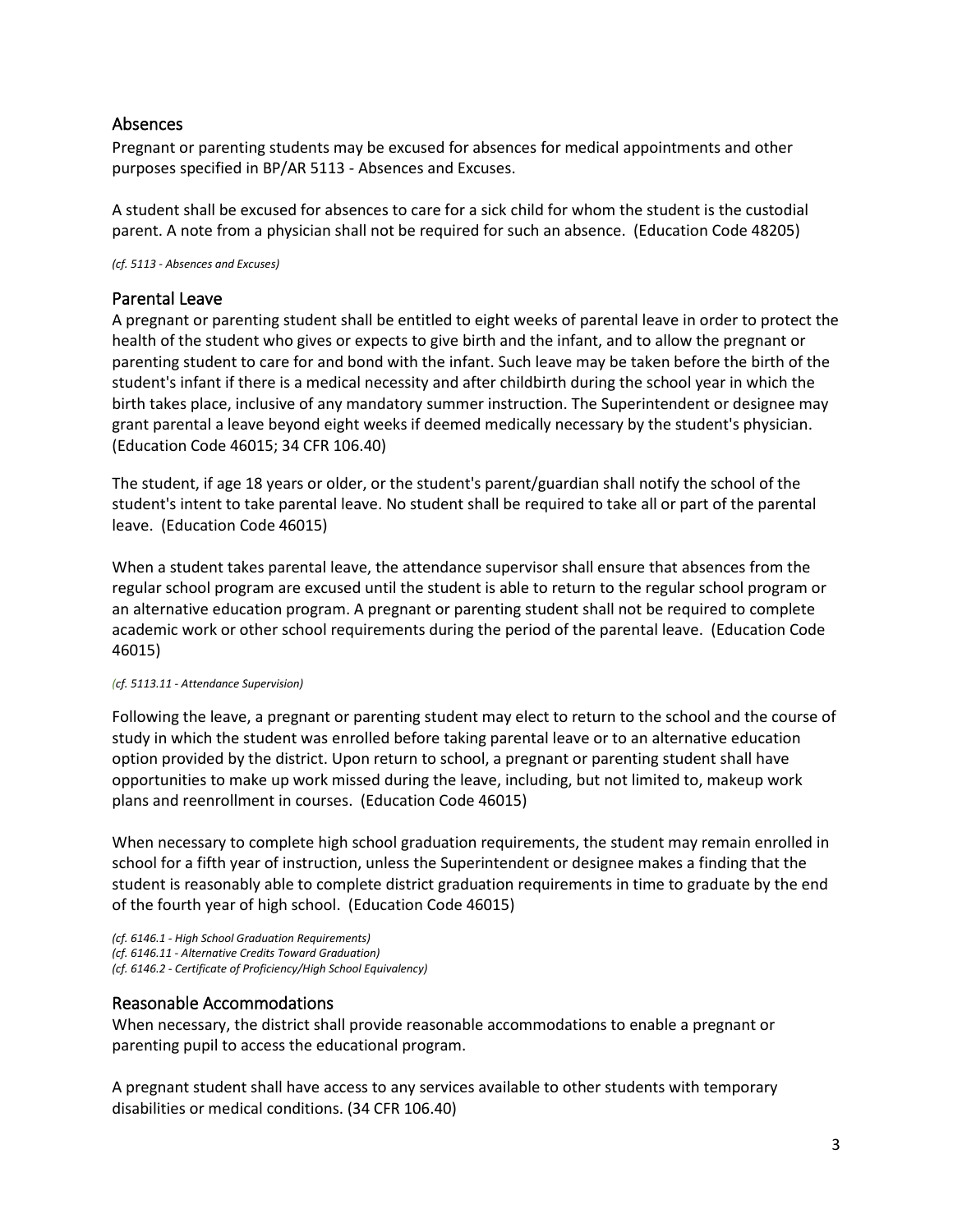The district shall provide reasonable accommodations to any lactating pupil on a school campus to express breast milk, breast-feed an infant child, or address other needs related to breast-feeding. A pupil shall not incur an academic penalty for using any of these reasonable accommodations and shall be provided the opportunity to make up any work missed due to such use. A school shall be required to provide the reasonable accommodations specified only if there is at least one lactating pupil on the school campus.

- (a) Reasonable accommodations under this section include, but are not limited to, all of the following: (Education Code 222)
	- i. Access to a private and secure room, other than a restroom, to express breast milk or breast-feed an infant child
	- ii. Permission to bring onto a school campus a breast pump and any other equipment used to express breast milk
	- iii. Access to a power source for a breast pump or any other equipment used to express breast milk iv. Access to a place to store expressed breast milk safely
- (b) A lactating pupil shall be provided a reasonable amount of time to accommodate the pupil's need to express breast milk or breast-feed an infant child
- (c) Only school sites with at least one lactating pupil shall provide the reasonable accommodations specified above. A school subject to this may use an existing facility to meet the requirements.
- (d) A pupil shall not incur an academic penalty as a result of her use, during the school day, of the reasonable accommodations specified in this section, and shall be provided the opportunity to make up any work missed due to such use.

## Complaints

Any complaint alleging discrimination on the basis of pregnancy or marital or parental status, district noncompliance with the requirements of Education Code 46015, or district noncompliance with the requirement to provide reasonable accommodations for lactating students shall be addressed through the district's uniform complaint procedures in accordance with 5 CCR 4600-4687 and BP/AR 1312.3 - Uniform Complaint Procedures. A complainant who is not satisfied with the district's decision may appeal the decision to the California Department of Education (CDE). If the district or CDE finds merit in an appeal, the district shall provide a remedy to the affected student. (Education Code 222, 46015; 5 CCR 4600- 4670)

*(cf. 1312.3 - Uniform Complaint Procedures)*

# Program Evaluation

The Superintendent or designee shall periodically report to the Board regarding the effectiveness of district strategies to support married, pregnant, and parenting students, which may include data on student participation in district programs and services, academic achievement, school attendance, graduation rate, and/or student feedback on district programs and services.

*(cf. 0500 - Accountability) (cf. 6162.5 - Student Assessment) (cf. 6190 - Evaluation of the Instructional Program)*

*Fresno Unified School District prohibits discrimination, harassment (including sexual harassment), intimidation, and bullying based on actual or perceived race, color, ethnicity, national origin, immigration status, ancestry, age (40 and above), religious creed, religion, political belief or affiliation, gender, gender identity, gender expression, genetic information, mental or physical disability, sex, sexual orientation, marital status, pregnancy or parental status, childbirth, breastfeeding/lactation status, medical condition, military and veteran status, or association with a person or a group with*